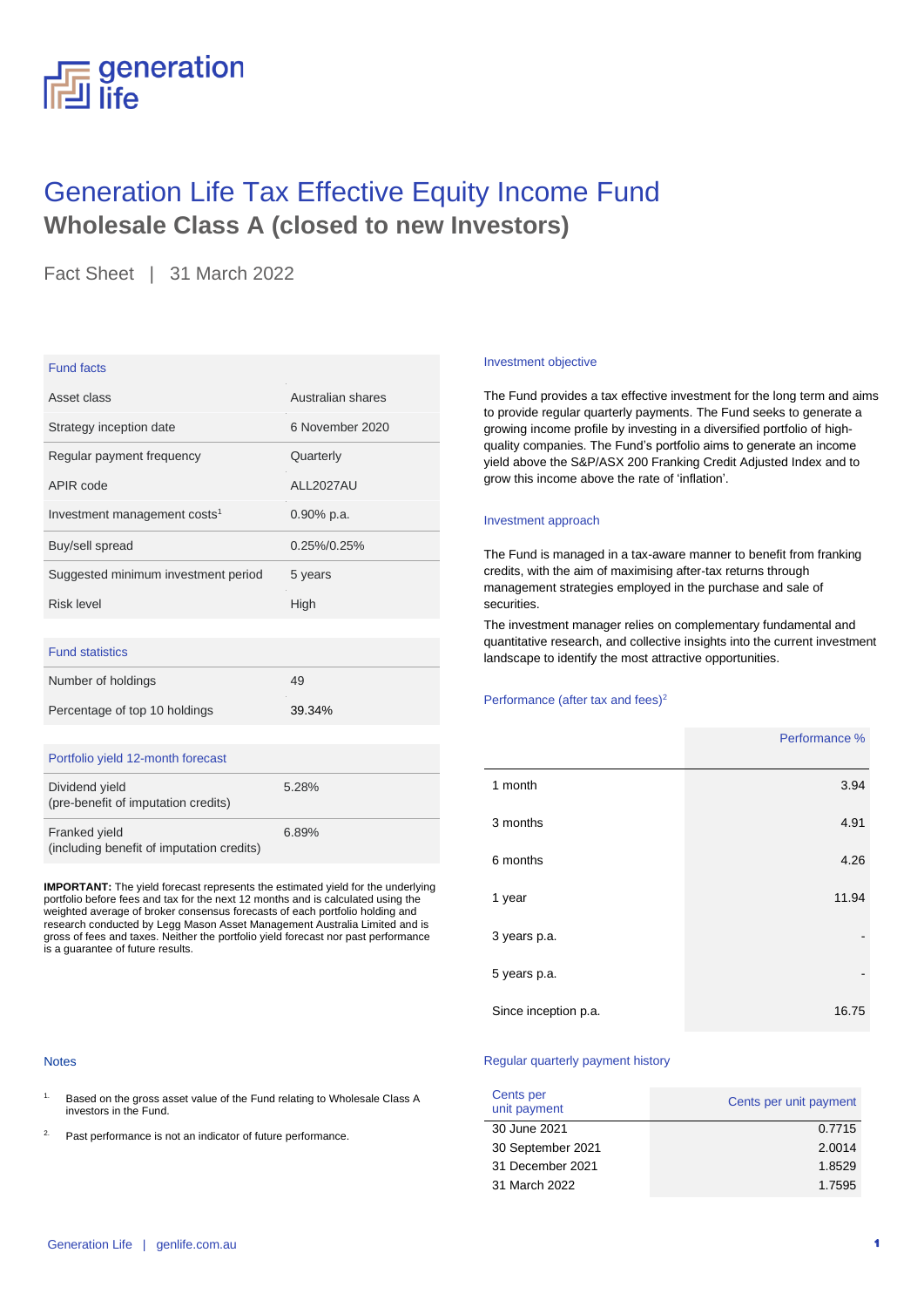### generation life

## Generation Life Tax Effective Equity Income Fund **Wholesale Class A (closed to new Investors)**

Fact Sheet | 31 March 2022

### Top 10 holdings

| Company                             | Holding<br>(%) |
|-------------------------------------|----------------|
| National Australia Bank Limited     | 5.18           |
| <b>Bhp Billiton</b>                 | 4.54           |
| Anz I imited                        | 4.30           |
| <b>Telstra Corporation</b>          | 4.22           |
| Medibank Private Limited            | 4.12           |
| Harvey Norman Holdings Limited      | 3.61           |
| Aurizon Holdings Ltd                | 3.47           |
| Nine Entertainment Co. Holdings Ltd | 3.42           |
| <b>JB Hi-Fi Limited</b>             | 3.36           |
| Alumina Limited                     | 3.12           |

### Sector allocation



### Performance commentary

For the one-month period ending 31 March 2022 the after fee and tax return was 3.92%.

At the stock level, National Australia Bank, BHP Group and Woodside Petroleum were the largest positive contributors, while Inghams Group, Insurance Group Australia and Amcor were the biggest detractors.

### Market commentary

The Australian equity market rose 6.9% in March (as measured by the S&P/ASX 200 Accumulation Index), continuing its material outperformance over global markets.

All sectors rose during the month. Information technology was the best performer as investors bought companies that had been sold off early in the year, although its small weighting in the index had a modest impact on the overall market. Strong gains from banks and metals & mining were large contributors to the overall market, while other materials lagged.